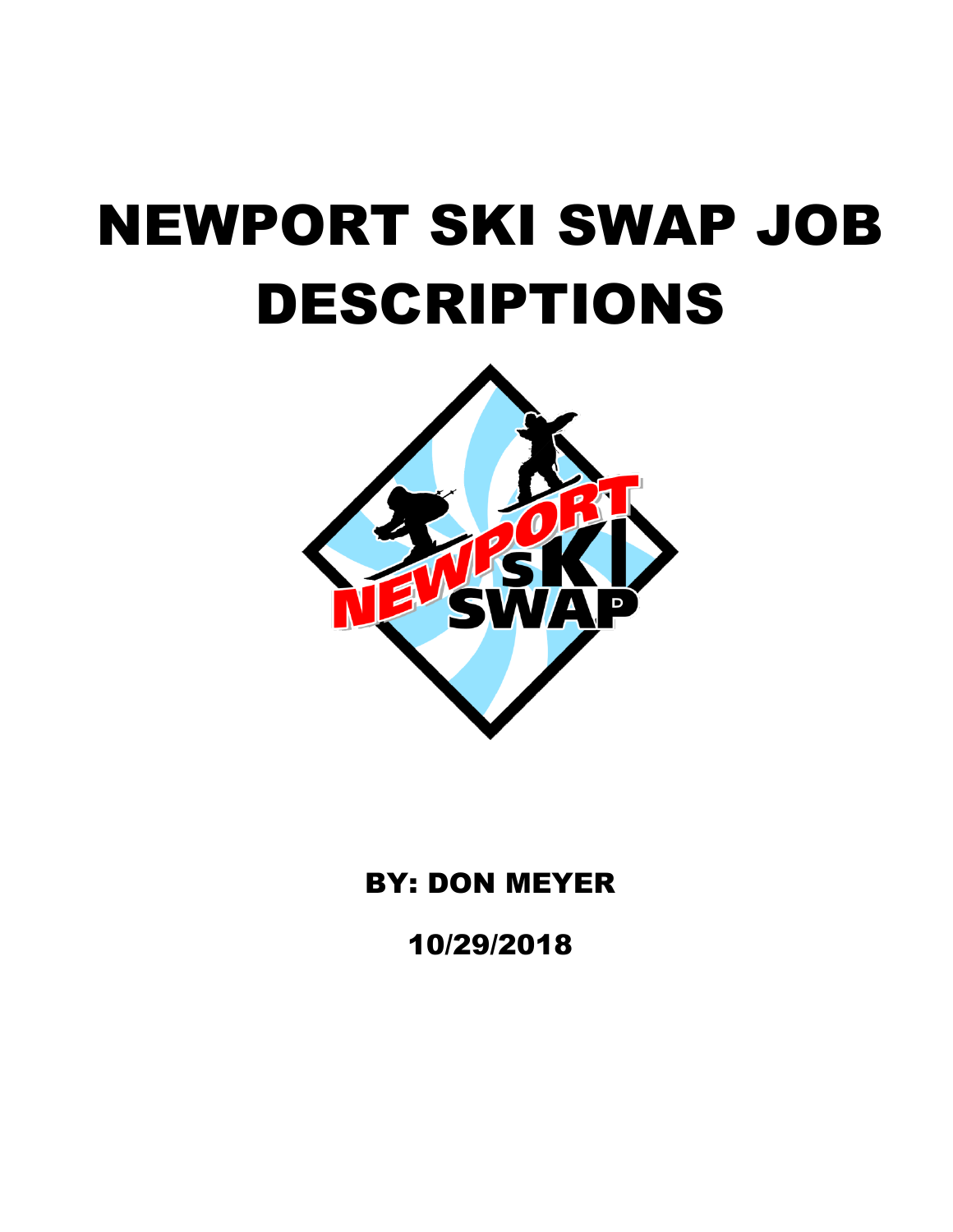### **Table of Contents**

- [Swap Leaders Message](#page-2-0)
- [Manage Swap](#page-3-0)
- . [Manage Money and Cashiers](#page-5-0)
- [Inventory Problems & Customer Help](#page-4-0)
- . [Security](#page-6-0)
- [Volunteers](#page-7-0)
- [Volunteer Food](#page-8-0)
- [Inventory and Invoicing Systems](#page-9-0)
- [Setup Swap Facility](#page-10-0)
- [Check-In Individuals](#page-11-0)
- [Check-In Shops](#page-12-0)
- [Arrange \(and Move\) Inventory](#page-13-0)
- [Technical Help](#page-15-0)
- [Cashiers](#page-16-0)
- [Check-out Individuals](#page-17-0)
- [Take Down Swap Facility](#page-18-0)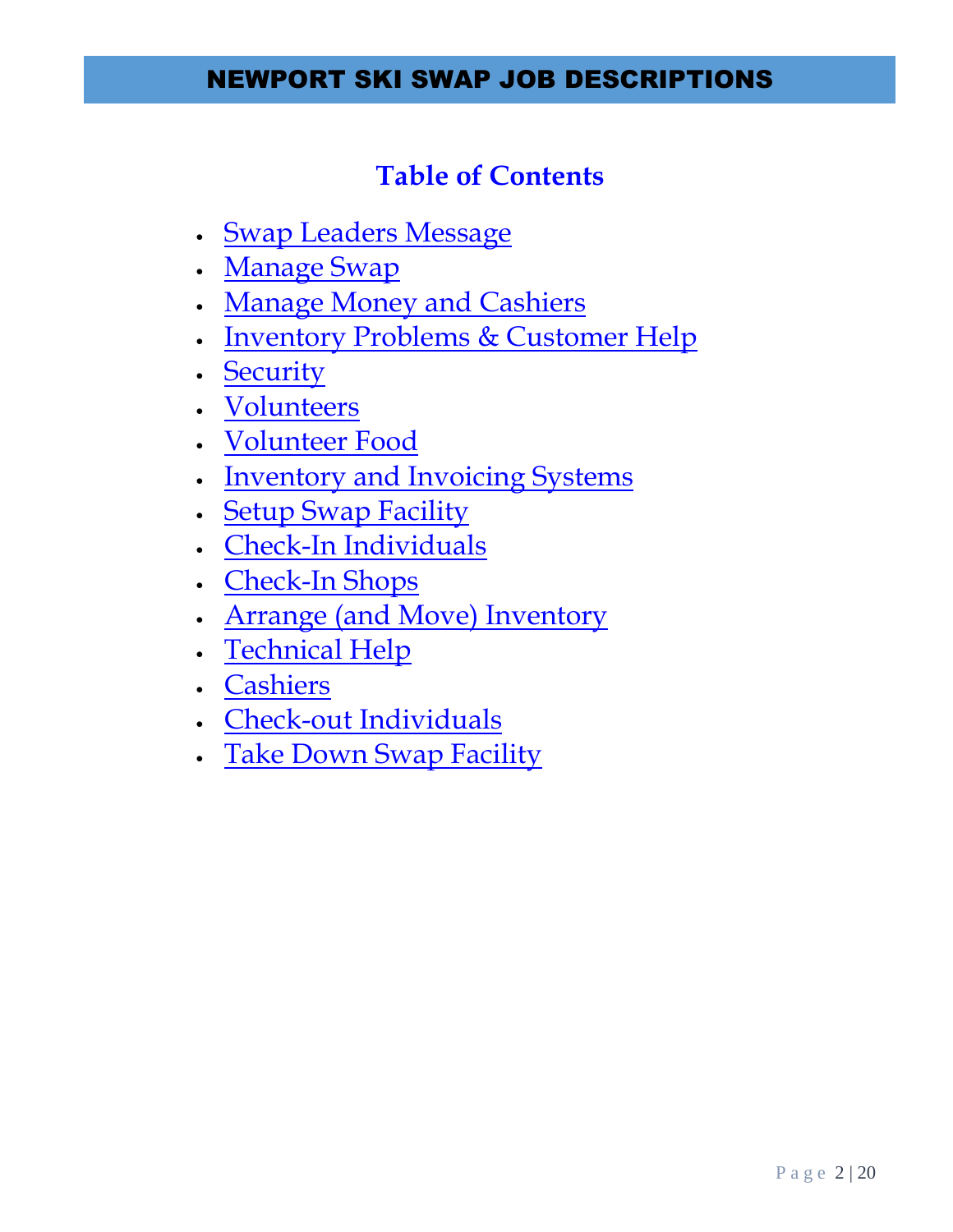### <span id="page-2-0"></span>**Swap Leaders Message: [top]**

This is just a guide - not a rule book - there will be situations that will require you to work with the Volunteer Coordinator and other Swap Leadership. Some volunteers listed may not show up, others will stay much longer than they signed up for and some will come that are not on the volunteer list. The number of people suggested for each position may be too many or too little at any given time so let the volunteer coordinator know. When in doubt, ask!

### **Leadership has the following responsibilities:**

- 1. **Manage the team** Keep the team on task. The swap is so fast and intensive, once behind, catching up will take hours. Have the correct number of people required to do the job. At times you may have too many, make them available to the Volunteer desk. If you do not have enough, talk to the Volunteer desk to get more.
- 2. **Quality Control** Each job has an effect on how well the inventory and money is managed. Our goal is to ensure that: 1) the owner receives a check all of their sold items and all unsold items are returned. 2) The customer can buy the items they desire -- this requires all items have the right inventory tag.
- 3. **Training** -Learn the position from the job description, the Swap Chair and/or the person that preceded you. This is a key part of the job because your job also includes training and guiding your team and successor.
- 4. **Track the group** Know who your people are, make sure they are signed in and out and are doing the work assigned. Do not overdo it, these are volunteers, give breaks as needed.
- 5. **Suggest/Implement Improvements** Document the things that could be improved next year (or even this year if possible) including the actual number of people needed so that we are accurate continuously improve.
- 6. **Each job is important** Sometimes there is not enough or too much work. Retail sales has it's up and down cycles. The hard part typically is dealing with the customers, the challenges, and the volume of business in 4 days. We will handle hundreds of items an hour. During the sale, we will sell \$10-40,000 of gear an hour. When the sale is over, we have just hours to account for all of the inventory in and out, return all of the unsold items and then a week to write and mail checks for all of the goods sold.
- 7. **Quality is job ONE!** A little inventory tagging issue up front could cause hours of work resolving it after the swap. Losing part or all of a sold tag causes hours of issue resolution and unhappy customers. Charging customers too much or too little is painful for them and us.
- 8. **Security – Everyone** must pay attention not just the security staff. If you notice something not quite right, get the leadership, security team and police officer involved. Better to be a false alarm than to lose goods and money, a \$10 loss takes \$40 in additional sales to break even.

Thank you in advance for your assistance. Your help will lead directly to a significant amount of money being made available to enhance our Newport students' education.

### *Don Meyer, Swap Chairman*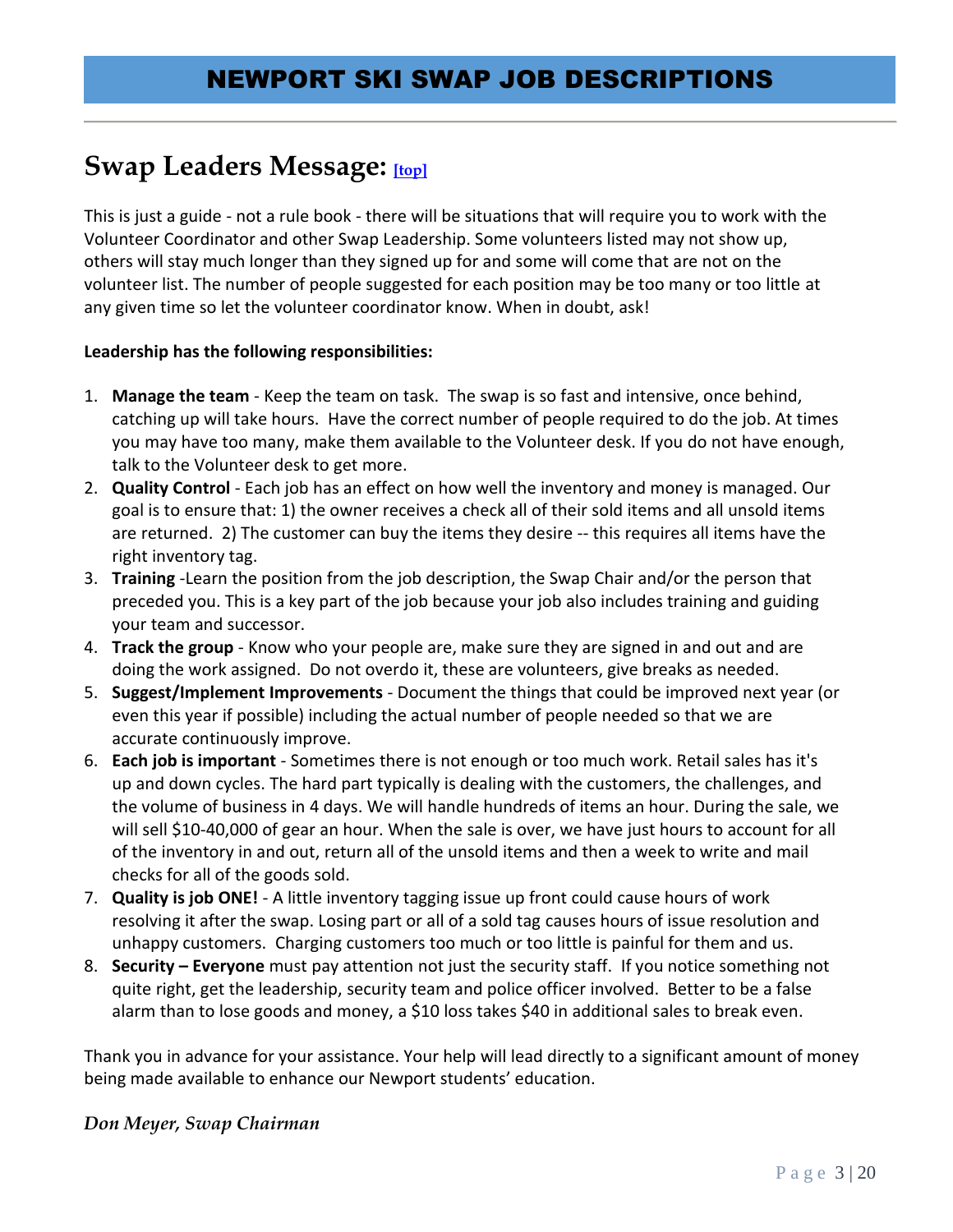<span id="page-3-0"></span>**This page intentional left blank**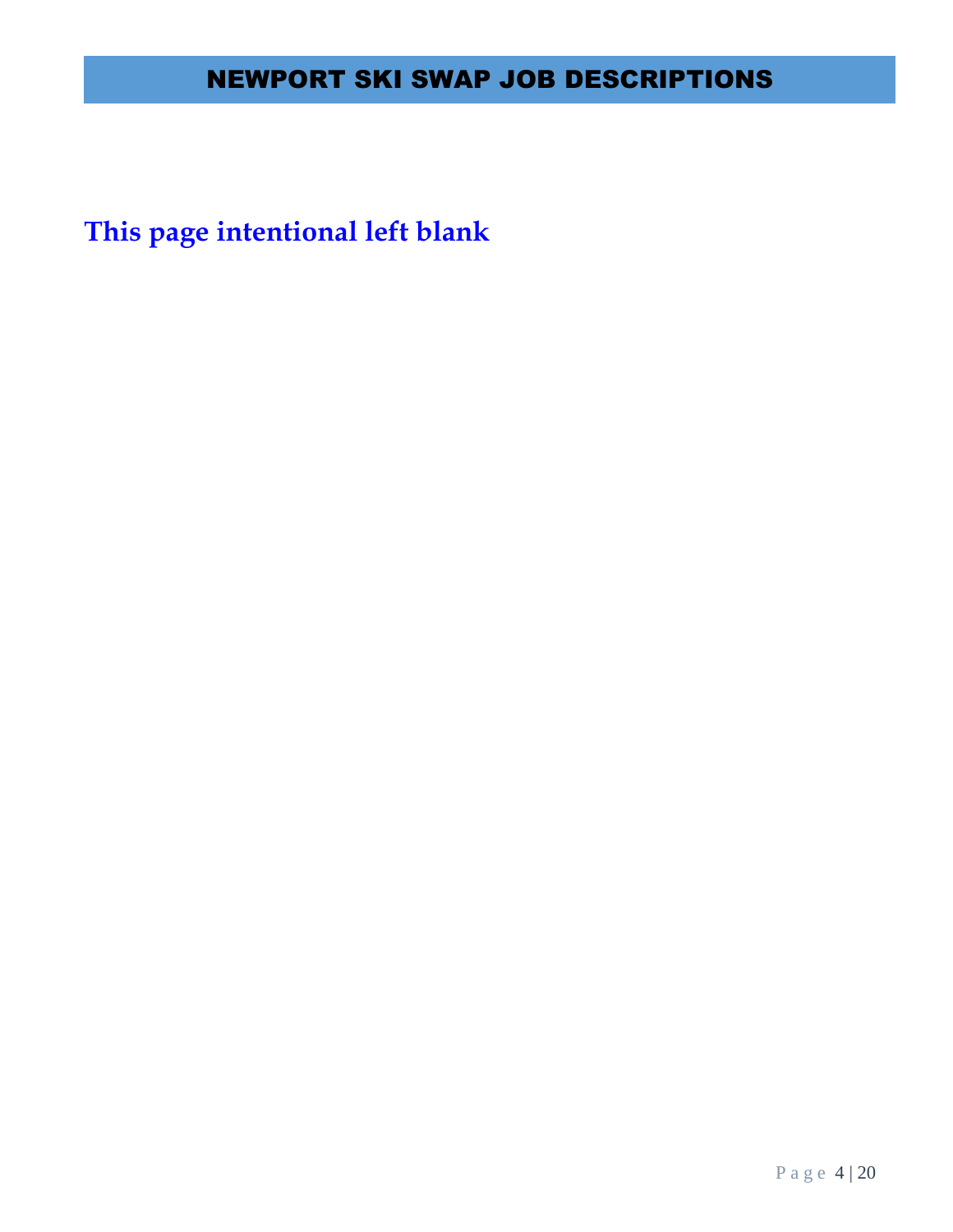### **Manage Swap [top]**

### **Organizing the Swap**

- Organizes the entire swap preparation, operation and conclusion
- Gets leaders from past swaps and through the Newport PTSA leadership
- Provides support to all of the Swap Leaders. The buck stops here.
- Understand ALL processes and areas of responsibility
- Provide Training as necessary to Swap Leadership and Volunteers
- Watches for and corrects Quality issues as they occur
- Help customers resolve issues
- Make decisions as necessary to resolve problems
- Documents any changes to the swap process
	- o Provide this Training Package to the Help Desk
- Provide Information
	- o Provide Gym Floor Layouts
	- o Provide Check-in, Cash, Set-up and other instructions
	- o Provide other useful information (like Ski Boot Sizing Guide)
	- o Provide signs ski, boots, snowboard sizes, All Sales Final, Entry, Exit, etc.
- Provide Hard Goods
	- $\circ$  Have School District deliver appropriate number of tables and stages to place inventory on
	- $\circ$  Deliver and build the clothing, ski and snowboard racks, floor covering
	- $\circ$  Have the school provide garbage cans, tables and chairs
	- o Provide a Dressing Room
	- $\circ$  Provide various tools and supplies to build ski and snowboard racks
	- o Provide Supplies inventory tags, rubber bands, zip ties, string, screws, tape, pens, staplers, scissors, etc.

#### **Advertising**

- The Swap Chairman coordinates these activities and does the primary advertising.
- Free Internet advertising. Feel free to link to the Swap web site from your favorite web sites.
	- o Newspapers, Magazines, Radio Stations, TV Stations, Workout Facilities, Cities, Schools, and many others have community event web pages.
	- $\circ$  These need to be found and information entered about the swap. Usually it is just a paragraph or fields covering the what, when, where, who info and a "for more info" web link to [https://skiswap.info](https://skiswap.info/) or [https://NewportSkiSwap.com](https://newportskiswap.com/)
- Free school district and district PSTA Web sites and Newsletters.
- Paid advertising if desired in the local Newspapers and Sports Magazines
- <span id="page-4-0"></span> Street Signs – 50 or 100 signs
	- $\circ$  They are the most visible and key means of advertising. Thousands of people see these.
	- $\circ$  These get placed on roadsides around the Bellevue area Plastic cardboard and wire stakes.
	- $\circ$  They go out 2 weeks before the swap and get picked up the day after the swap. Not Allowed at all in Issaquah and other locales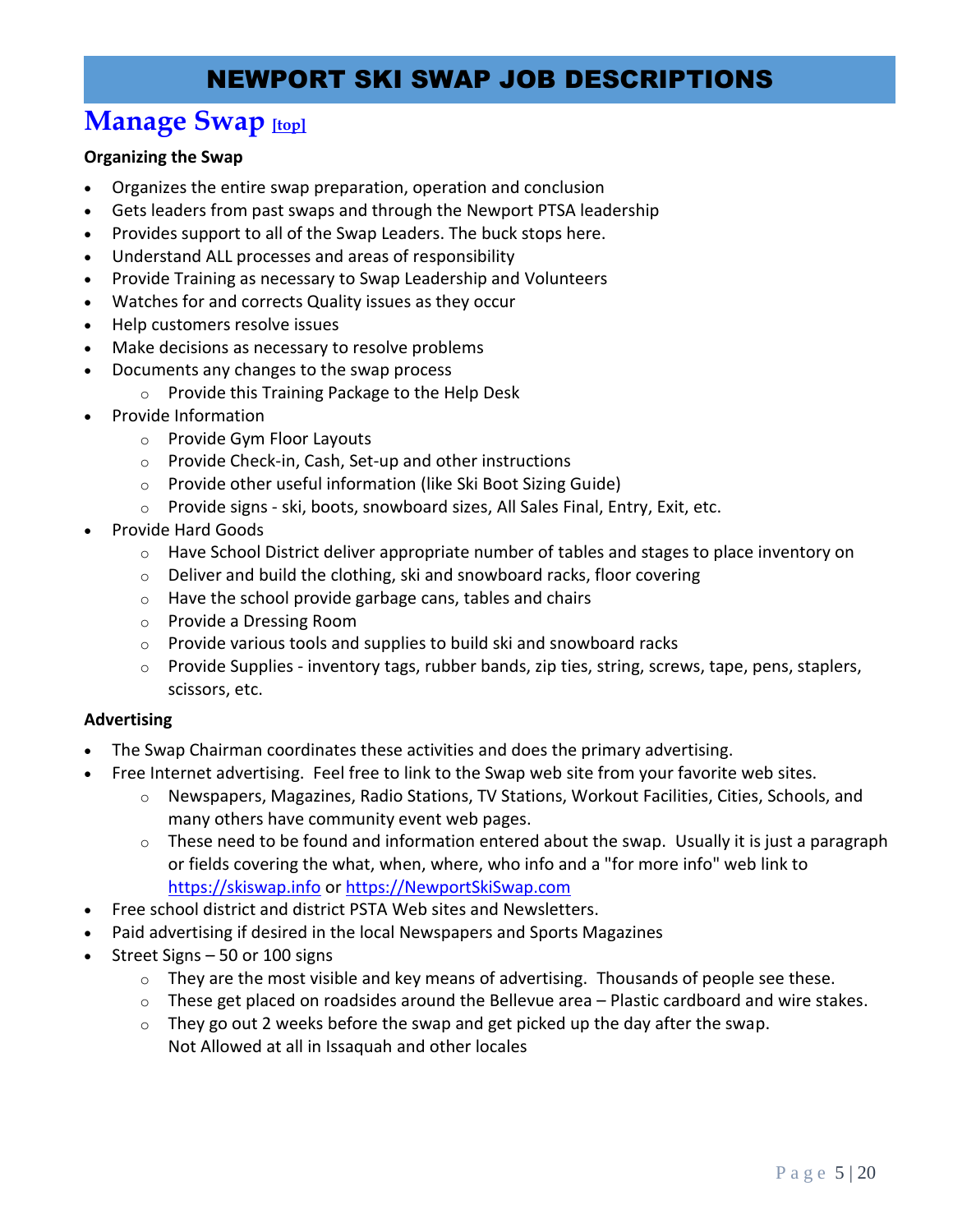### **Inventory Problems & Customer Help [top]**

- Focal point for inventory and customer issues.
- Work issues with other Swap Leadership (Cashiers, Inventory Arrangers, Check-in, Check-out, etc.)
- Resolve issues with customers and swap volunteers
- Work with vendors to price items without a tag
- Direct problems as necessary to those responsible for the inventory areas (skis, snowboards, ski boots, snowboard boots, clothing, underwear, hats, goggles, helmets, miscellaneous)
- Reconnect lost tags with gear
- Look for and correct issues accumulating junk or partially eaten food and drink, young volunteers causing problems and not doing the work, kids out of control, custodian support, etcetera.

#### **Help Desk**

- Focal Point for Problem Mgt always someone there
- DOCUMENT all problems/resolutions in Problem Log notebook at the Help Desk
- Maintain shops & individuals separated tags boxes
- Have closed area for inventory without tags
- Get vendors to look at the items without tags and tag box as necessary

#### **After Individual Check-Out**

- Separate and move donated, unclaimed items, and garbage items to designated spots
	- $\circ$  Skis, snowboards, ski boots, snowboard boots, jackets, pants, hats, gloves, etc.
	- o Determine which items are garbage
- <span id="page-5-0"></span>Inventory the donated items, unclaimed items, and garbage items using a PC and barcode reader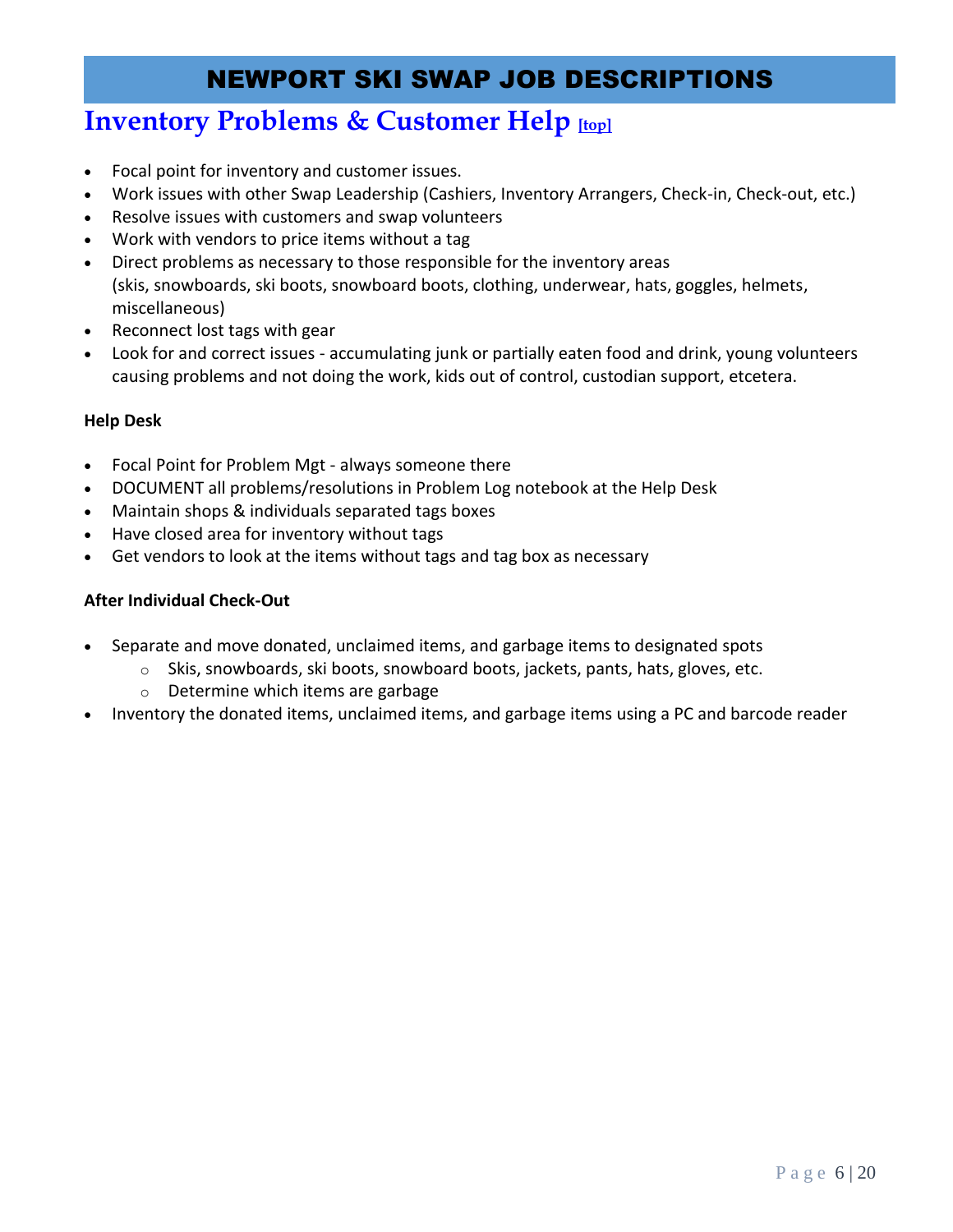### **Manage Money and Cashiers (PTSA and Swap Treasurers)**

### **[top]**

### **Pre-Sale**

- Provide Starter Cash for Cashiers and First Tracks
- Write Checks for Pre-Swap Expenses
- Arrange for Credit Service

### **Sale**

- Train & Manage Cashier Leaders
- Write checks (or supply cash) for supplies as necessary
- Continually verify Sales Receipts for accuracy
- Maintain Quality Control
- Manage money, checks, credit
- Document income, expenses, and deposits
- Deposit money regularly
- Resolve payment errors

### **Calculate and deliver checks**

- Verify inventory sold totals
- Write and mail checks
- Calculate preliminary swap totals and statistics
- <span id="page-6-0"></span>Provide Vendor Summary of Items Sold with Checks and Summary
- Close books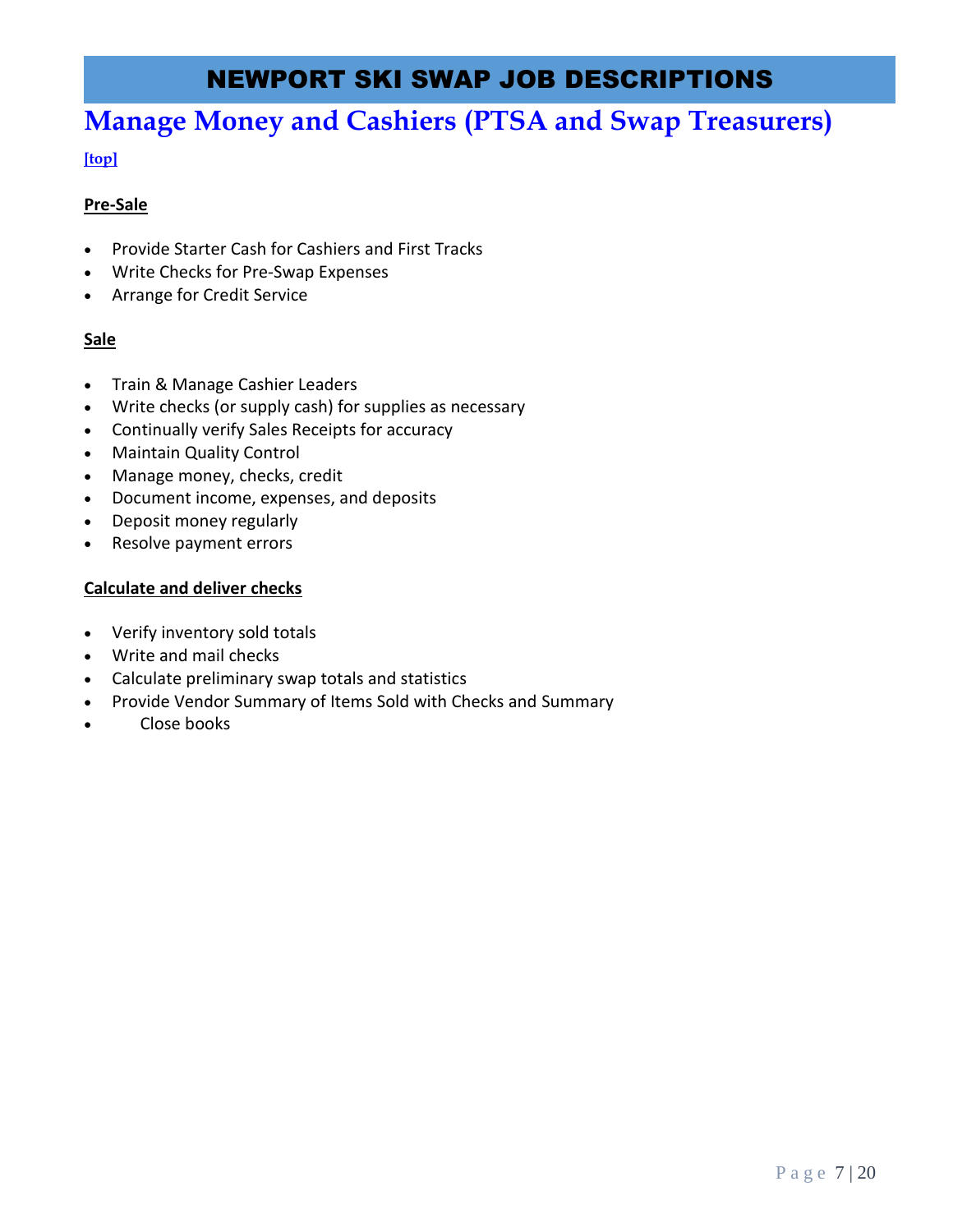# Manage Security [top]

### **During Gear Check-in, Sales and Check-out**

- One person on each potential exit point. See Swap Layout
- 1-2 people for relief and general security walking around.
- Pay particular attention to any goods going out rather than in during Shop and Individual Check-In. Talk with Shop personnel to get them to also pay attention to gear going the wrong way.
- People covering all exit points, exiting the cashiers and 2-3 people for relief and general security walking around.
- Nobody and Nothing goes out the South-East Entry door & north and southwest No EXIT doors.
- Work with the Bellevue Police Officer at the Swap

### **Entry Door - NorthEast**

- NO EXIT sign above door on the inside and ENTRY signs guiding people to the door on the outside
- Manage the customer survey ensuring that 5-10% of the customers get surveyed at all times.
- 2 people to survey people coming in and to keep goods from going out
- ONLY EXIT DOOR However, allow parents with kids out who need the restroom - watch people exiting wearing our jackets, hats and other gear.
- On Saturday morning early, the Shops may bring in additional gear begins via the south and North Entry doors.

### **NO EXIT or Entry Doors**

- NO ENTRY signs on the outside of the main and outside gyms doors.
- NO EXIT, PERIOD on any outside door!

### **Cashier Line Exit**

 Check inventory sales slips against equipment as customers exit (like Costco) to keep people from leaving with unpaid items.

### **Floating Security**

- Watch the floor for suspicious activity such removing or putting on tags. If they are putting a tag back on which has fallen off, check to see if it is the correct item or bring it to the HELP DESK.
- Watch for people wearing merchandise.
- <span id="page-7-0"></span>Check the movement of gear from the check-in area to the sale area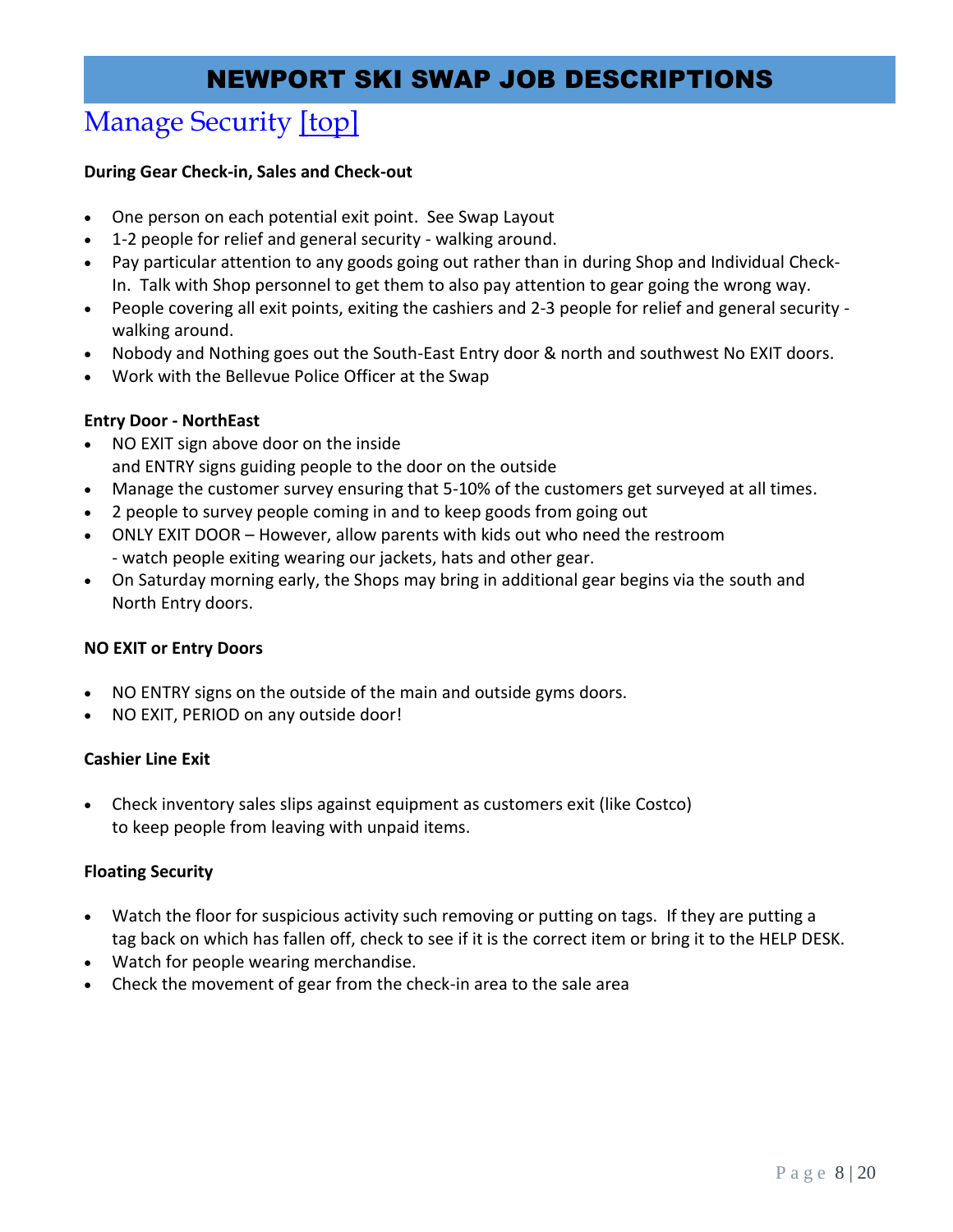### **Coordinate Volunteers [top]·**

### **Pre-Sale**

- Work with the Swap leader to identify how many volunteers are needed when
- Setup the Volunteer Spreadsheet to account for all volunteers
- Arrange Volunteer Help desk volunteers and a PC
- Ensure that all volunteers check in and remind volunteers to check out

### **During the Sale**

- Check volunteers in and out; both adults & students should SIGN IN.
- ENSURE that all Leaders get their Job Descriptions and that they bring them back with corrections and suggestions
- Record Check In/Out on Volunteer List /spreadsheet
- Balance work assignments based on NO SHOWS and current leadership needs
- Direct volunteers to their Leaders and assignments: know who the Leaders are and take pictures on your phone for a visual
- When students finish their shift, confirm their hours
- Confirm next day shift times for volunteers planning to help on the next day
- Recruit volunteers for next day open positions add their name & phone to the next day Volunteer List
- Document changes required for next year More or less people, change to Job Descriptions

### **After the Sale**

- Finalize the volunteer list for the next year's plan
- Ensure that Volunteers checkout at the Volunteer Desk
- Check our list and sign off on volunteers on the official student volunteer system
- <span id="page-8-0"></span>Provide updated volunteer spreadsheet to the Swap Leader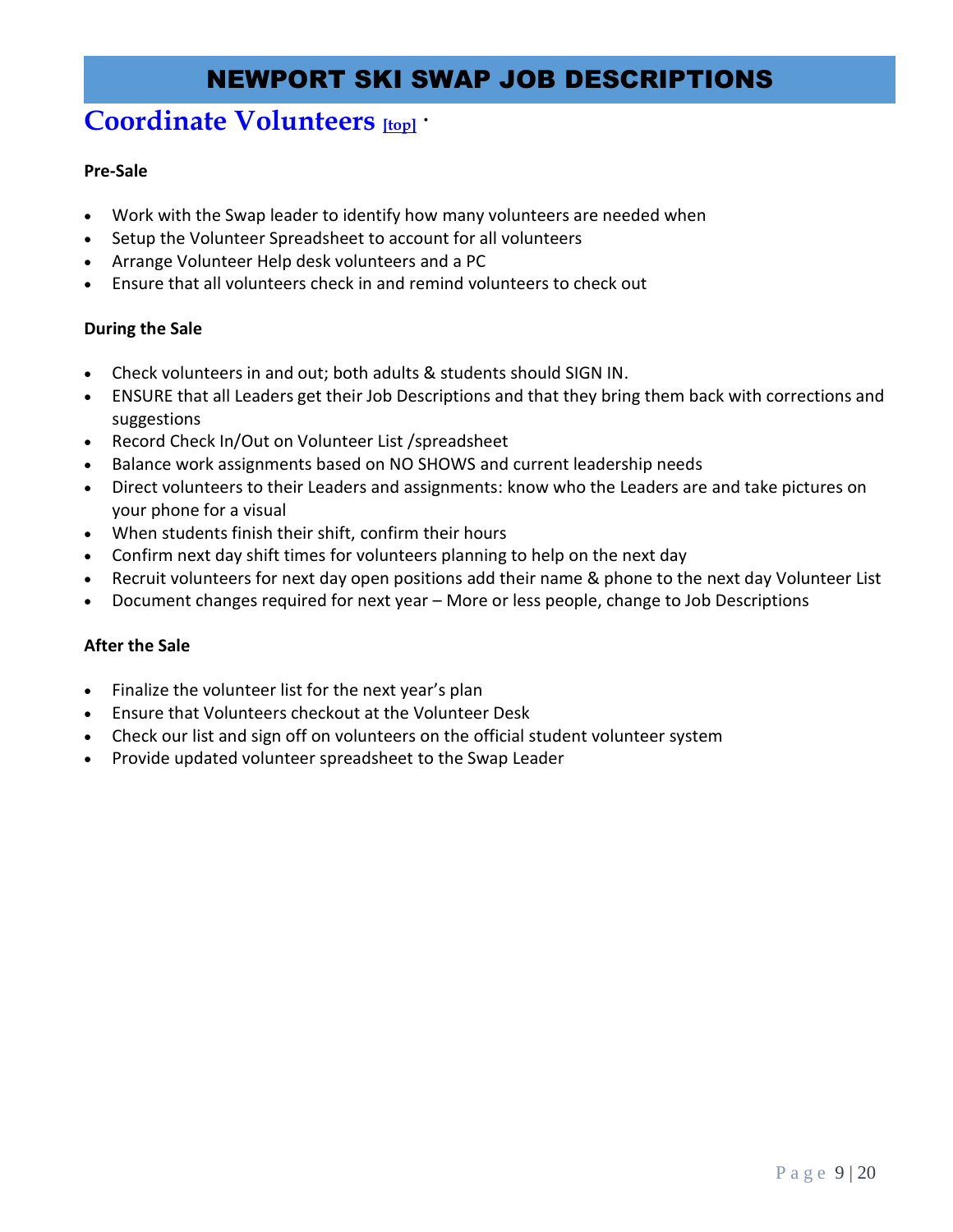# **Coordinate Volunteer Food [top]**

### **Pre-Swap**

- Work with Swap Leader to plan for how much food is needed and when
- Arrange for all food ahead of time
- Work with area food establishments to get food donated
- Work with school clubs and teams to get time and food donations
- Manage food donations via SignUpGenius for volunteered food and drink Individuals register via the Swap website[, https://NewportSkiSWap.com,](https://newportskiswap.com/) click Volunteers

### **During the Swap**

- Individuals will bring the food to the Swap's Food Area
- Food coordinators (or representative) picks up and delivers food several times during the day
- Food coordinators manage distribution of food
- Food coordinators provide meal notices to swap leaders and shop leaders

### **After the Swap**

<span id="page-9-0"></span>Provide a summary Food Report to assist next year's coordinator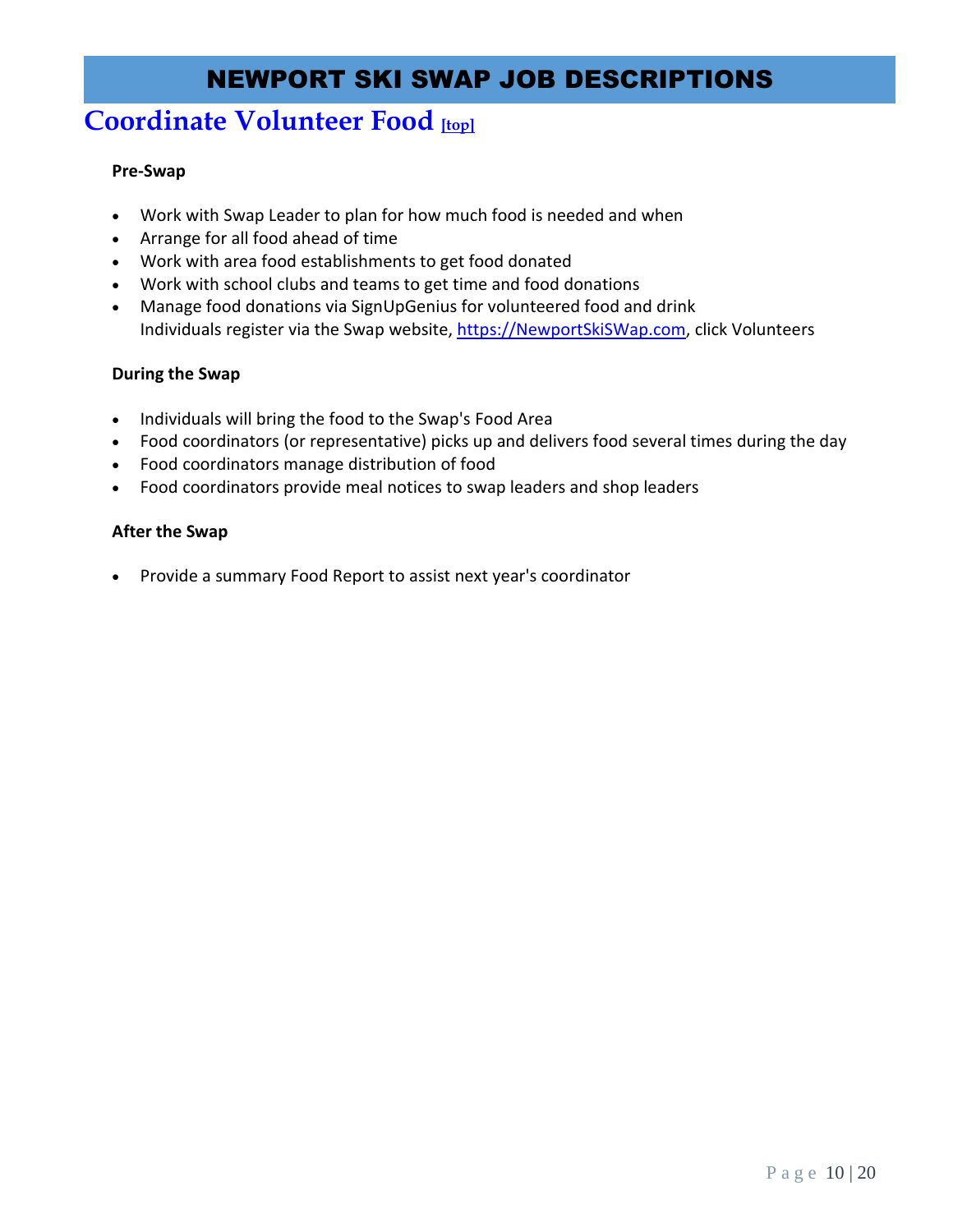### **Manage & Support Inventory and Computer Systems [top]**

### **Setup Inventory System**

#### **Before the Swap**

- Prepare the online system to accept individual gear registration
- Test use of registration at the school with school equipment
- Load the Shop's Inventory provided on spreadsheets and verify the barcode uniqueness
- Work with the PTSA Board to connect to the banking system and test the capability
- Pre-Print labels, stick on tags, sort and group tags by seller name

### **At the Swap**

- Provide preprinted tags to Check-In Manager.
- Setup the inventory management area/tables
- Setup PCs for individual sellers who do not pre-register gear
- Setup PCs and printers for Cashiers

### **Run the Inventory System**

#### **Individual Check-In**

- Help sellers as necessary use the online registration
- Print the barcodes, stick on inventory tags and provide tags to Check-In Leader (or assistant)

### **During Sale**

- Work with Swap Customer Help as necessary to resolve lost gear tag issues including potentially printing new tags
- Support Cashier PCs as necessary

### **Individual Payment Info**

- <span id="page-10-0"></span>On Saturday, provide QuickBooks load file for individual sellers who had all of their gear sold.
- On Sunday, provide load file for QuickBooks with all individual sellers' sold gear total.
- Provide additional feeds as inventory issues are resolved

### **During swap Unsold gear Pick-Up**

- Provide Unsold gear by Seller Sheets
- Work with Swap Customer Help leaders to resolve gear with no tag issues

### **Close the Inventory System**

#### **After the Swap Closes**

- Work with Swap and PTSA Leadership to keep the inventory and invoice status up to date as inventory issues are resolved after the swap.
- Provide check data feeds for QuickBooks as necessary.
- Provide swap summaries for gear and invoicing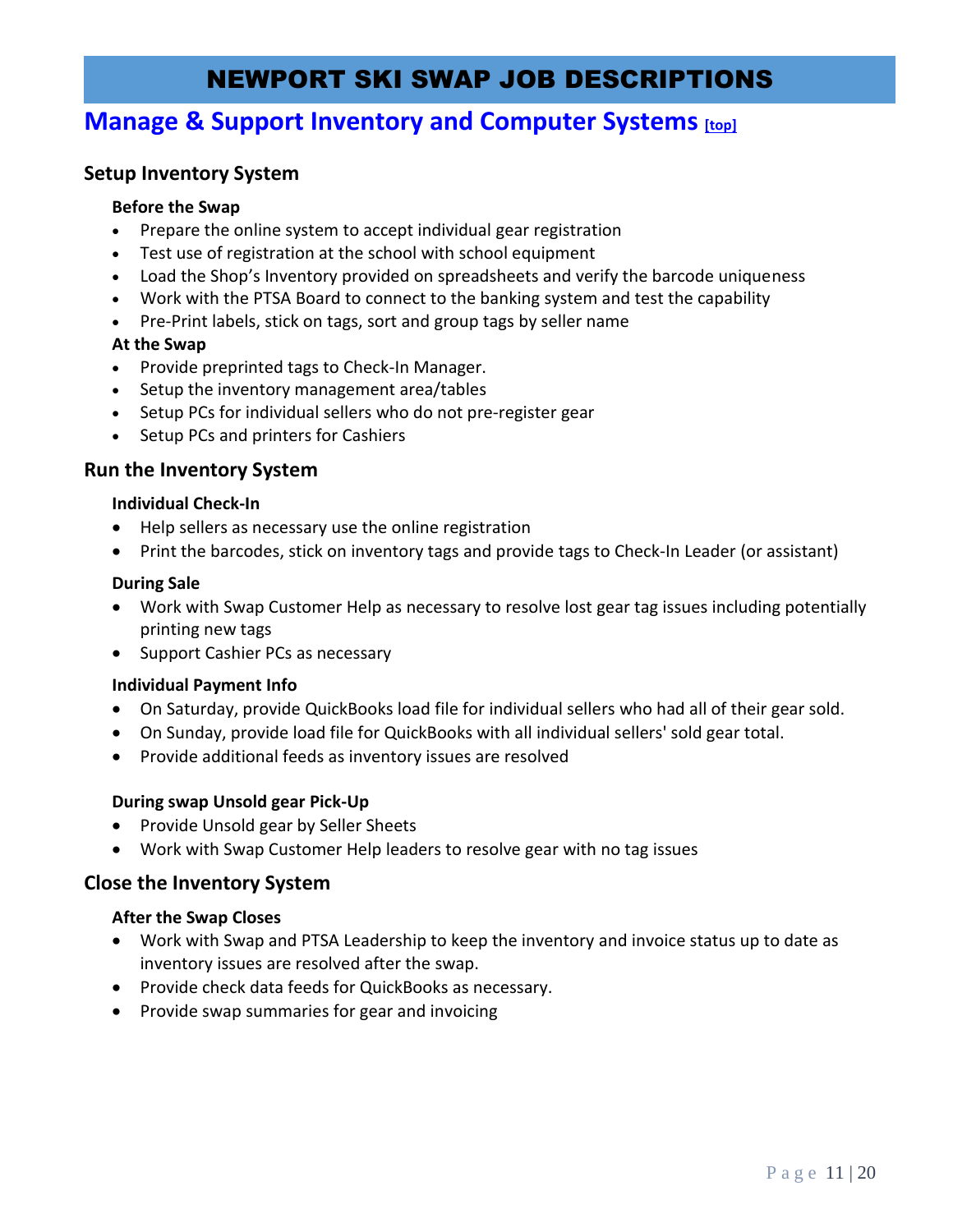### **Setup Swap Facilities [top]**

#### **Layout - See floor layout diagrams**

- Set up tables, stages, dividers, chairs, signs, etc.
	- o Setup Cashier area (see floor layout)
	- o Setup Individual Check-in area
	- o Setup Sales Area
	- $\circ$  Setup staging area(s) for checked in equipment
- Setup Ski and Snowboard Racks the day before at school)
- Setup clothes racks
- Setup the dressing room (plastic pipe and sheets)
- Place Ski, Snowboard, Boot and Clothing Sizing signs
- Document any changes to the layout when finished with setup

**Supplies** (see inventory list for additional detail)

- From Bellevue School District Warehouse, Stages & Tables
- From Newport,
	- o Cafeteria Tables
	- o Chairs
	- o Rolling garbage cans (for moving gear from Check-In area to sales floor)
	- $\circ$  Big garbage cans for garbage and for poles (basket up)
- <span id="page-11-0"></span> From Swap Leader
	- o Boards to build ski & snowboard racks
	- o Clothing racks
	- o Signs for inventory, entry, exit, etcetera
	- o Floor Layout diagrams
	- o Setup Instructions
	- o Supplies
	- o Tools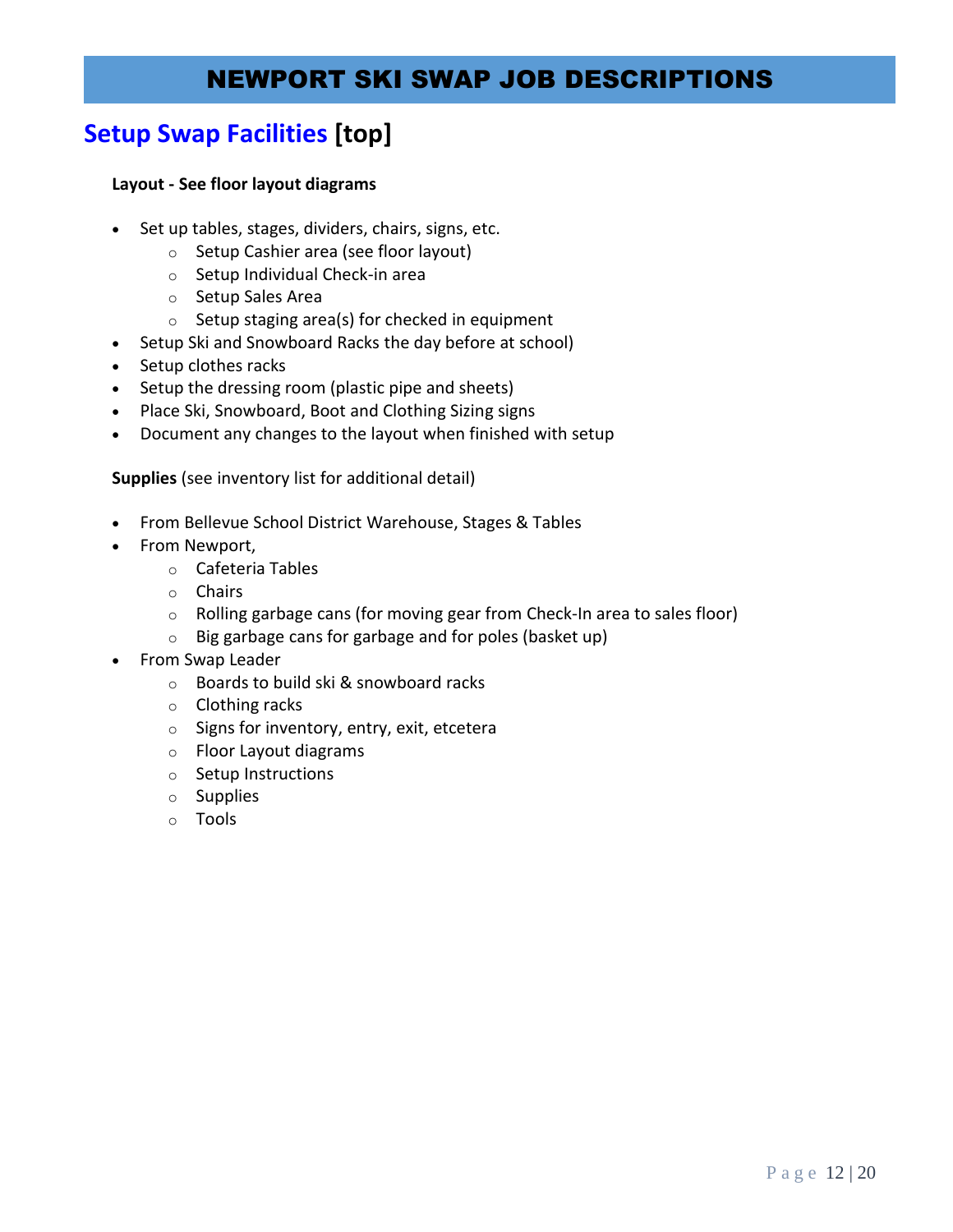### **Check-In Individuals** *[top]*

#### **Responsibilities and tasks of Leaders**

- Ensure that Check-In leaders and workers are properly trained, if not, call a quick time-out training session to train/re-train the volunteers
	- $\circ$  Have correctly tagged and tied or taped inventory items to show them
	- o Make Tagging instructions available, have new volunteers read it
- Ensure that tags are appropriately tied or taped to inventory
- Ensure that enough volunteers are available work with volunteer coordinator
- Have signs and someone to direct the customers to available tables/checkers
- Ensure that enough supplies are available rubber bands, zip ties, strings, tape, instructions
- Move checked-in items from the "check-in" tables in a secure check-in staging area
- Work with Inventory Arrangers/Movers to move items to their designated areas in the gyms

### **Responsibilities & tasks of Individual Consignees**

- Fill out inventory registration online
- Verify tags are on the right gear
- Return on Sunday to pickup unsold items

### **Responsibilities of Check-in Volunteers**

- Ensure that all tags are **securely** fastened with appropriate tape or zip ties
- Ensure that tags on skis and snowboards are right side up on the **tip**
- Boots are tied together with an 18" string so people can try them on and still walk
- **Remind Sellers of the pickup time** and if they don't pick it up we will dispose of it!
- Move sale items from customer check-in table to the "checked-in" staging area
	- o Make sure tagged and untagged items do not get mixed up
	- o Keep types of items in separate piles
- Check with Technical Help as necessary
	- o Help customers with pricing
	- $\circ$  If the merchandise appears unserviceable (old, ugly, broken) check with the Technical Help

<span id="page-12-0"></span>**\*\*Improperly tagged items cost us money!** The entire process starts and ends with the barcoded tags. The gear and tags must match. They must be well connected. We have 4-5 people working 12 hours each during the sale reconnecting tags and items. We put in another 100+ hours after the swap trying to reconcile payment issues. Please help reduce this by ensuring that the tagging is done well.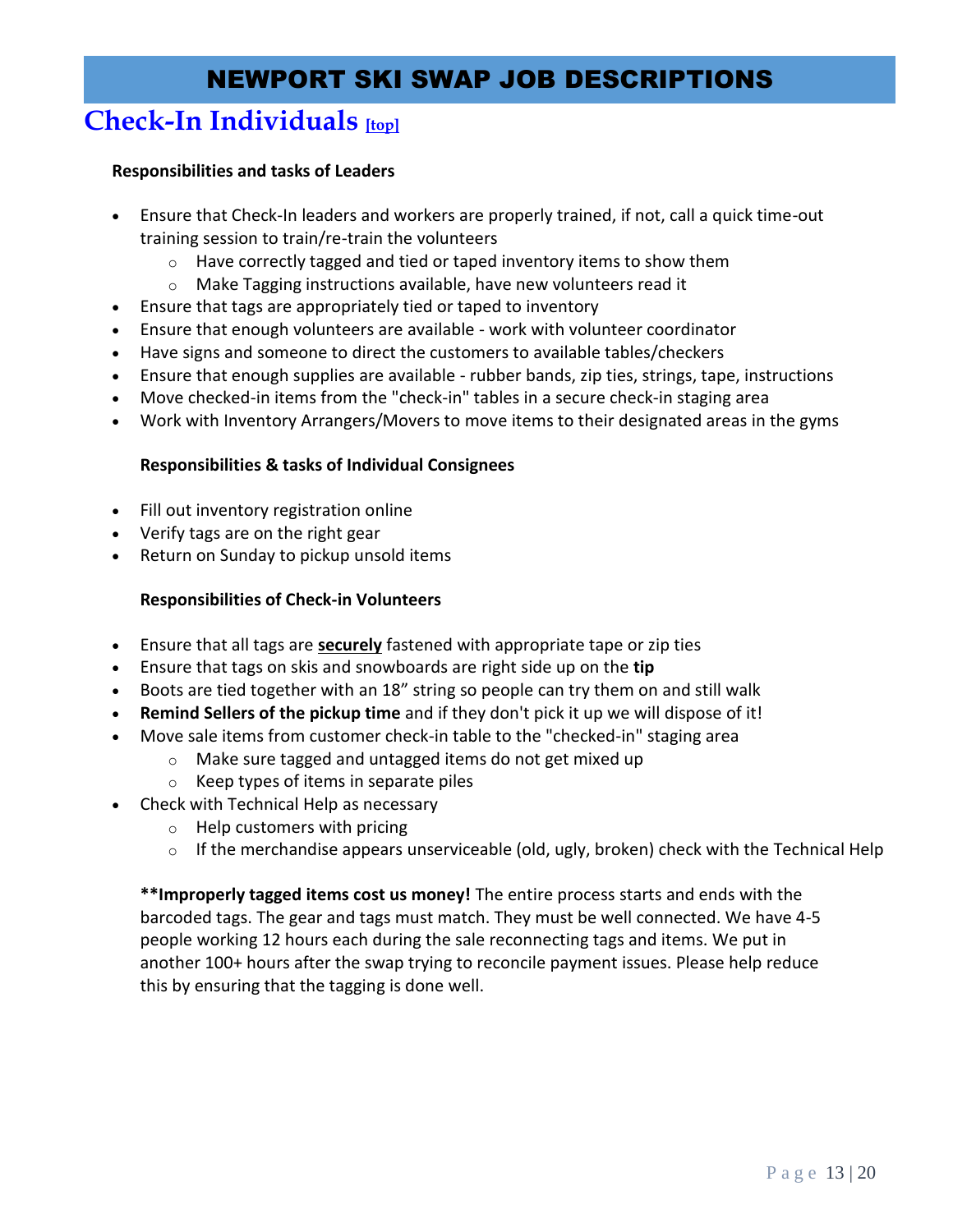## **Check-In Shops [top]**

### **Shops must :**

- Have pre-registered with the Swap Chair prior to arriving (if not they must see the Swap Leader)
- Signed the Ski Swap Contract prior to starting Check-in (if they haven't already)
- Have Inventory Tags which clearly identify the store (and Clearly different than any other shop)
- Have all inventory properly tagged and priced prior to arriving (or at bringing into the gym)
- Provide sample of ALL of their tags to Help/Problems Leader
- **Immediately contact the Swap Chair if any of the above is not true!**

### **Shop Check-In**

- Swap Chair will schedule Vendor arrival time and provide a list with Shop, Estimated Arrival Time, Owner, Sales People and an estimate of the number of items.
- Help/Problems Leaders will do the initial check-in of the Ski/Snowboard Shops to ensure that they have registered and that their gear is well tagged.
- Help/Problems Leader hand-off the actual movement of gear into the gym to the Arrange Inventory Leader
- Help/Problems Leaders will ensure that the Store's Tags are clearly identifiable (same type/color/marking of tag)
- <span id="page-13-0"></span>Ensure that all tags are fastened securely (if tags are flimsy, tape all tags)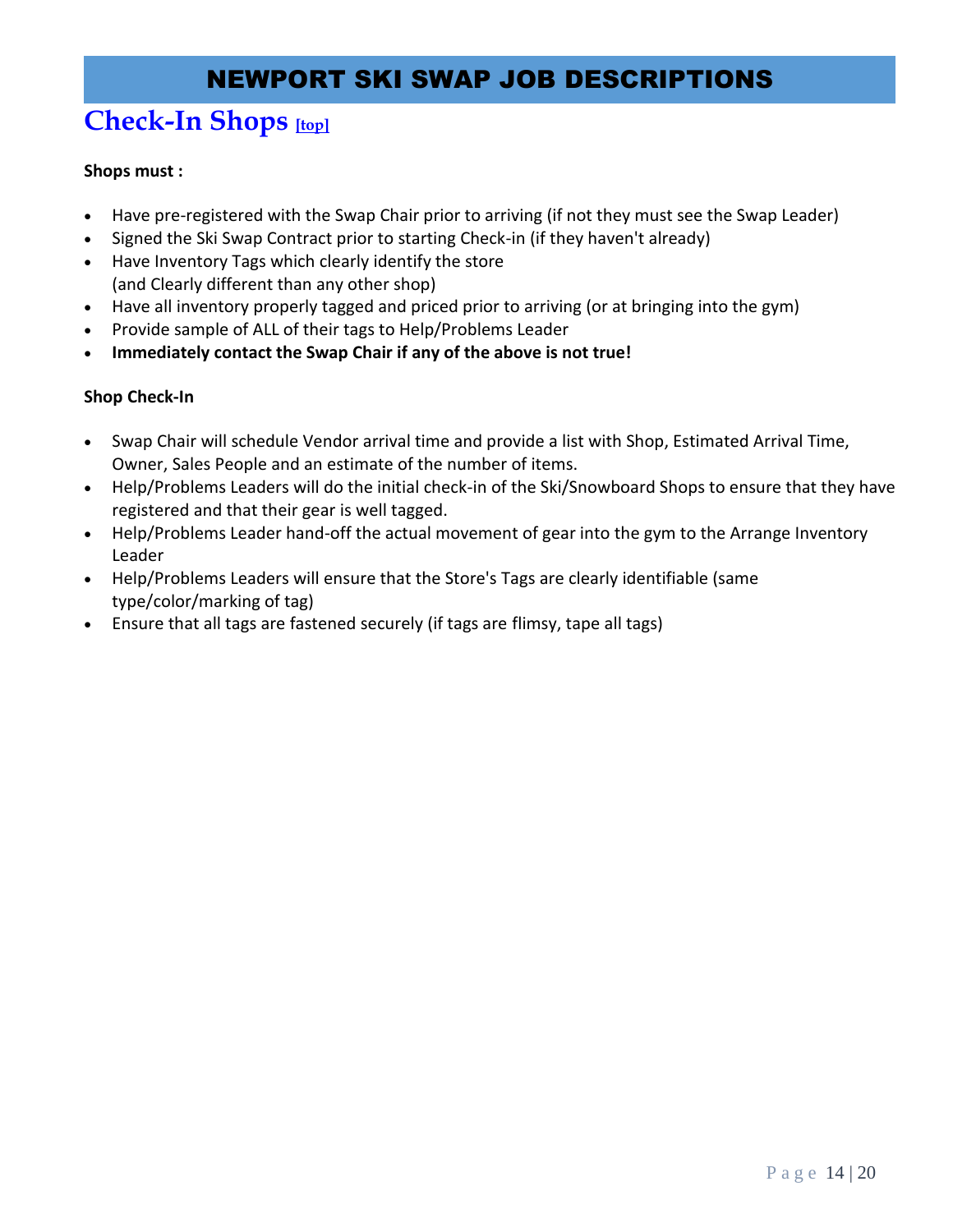# **Arrange (and Move) Inventory [top]**

- The leaders are in charge of training and ensuring that things are done properly
- Get to know the ski and snowboard shop employees (Technical Help) in your area!

### **Individual Check-in - Moving the gear**

- Arrange Inventory Leader is in charge of moving inventory from check-in staging area to sale area
	- $\circ$  use rolling garbage cans and carts for moving inventory
	- $\circ$  put like items and sizes together before moving the inventory to the gym
- Ensure that only items with properly filled out attached tags go out on the floor!
	- $\circ$  Improper tagging causes dozens of hours of rework during and after the swap and also cause the loss of a lot of profit (over \$1500 each year)
- Move items to designated areas (skis/boards, boots, poles, accessories, clothes, etc.)
- Ensure tags are still attached well after moving
- Work with leader in charge of arranging each major inventory type:
	- o boots/bindings/poles, skis/snowboards, clothing, helmets, underwear, bags, wax, goggles, etcetera

### **Shop Check-In - Moving the gear**

- Arrange Inventory Leader will work with Volunteer Desk to get volunteers
- Arrange Inventory Leader will work with Help/Problems Leader if quality problems are detected
- Arrange Inventory Leaders will direct placement of gear and provide volunteers with the layout so it is arranged out by type and size

### **Arranging the gear**

- One Leader in charge of arranging inventory for each type of Gear: boots/bindings/poles, skis/snowboards, clothing, helmets, underwear, bags, wax, goggles
- Arrange items within the areas (see floor layout) by size: skis, snowboards [little to big], boots - [men, women, children by size], clothes - [men, women, children by size]
- Keep the inventory neat and orderly at all times
- If there are quantities of the same item and size, store some under the tables so more brands, sizes, etc. are visible to the customers.
- As the inventory goes out, pull duplicates out from under tables and spread out remaining items for better visibility
- Look for and correct problems; like skis about to tip over or items falling off tables
- Watch for tags about to come off, tags on the floor, and items with no tags. Volunteers should carry tape and ties to fix or re-attach tags.
	- $\circ$  Items without tags cannot be sold making customers and sellers unhappy (and we lose income)
- If an item and its corresponding inventory tag are separated, try to get them back together.
	- $\circ$  The Help desk will also be bringing you items or tags that have been separated.
- Tags or items which can't be matched must be brought to the Help desk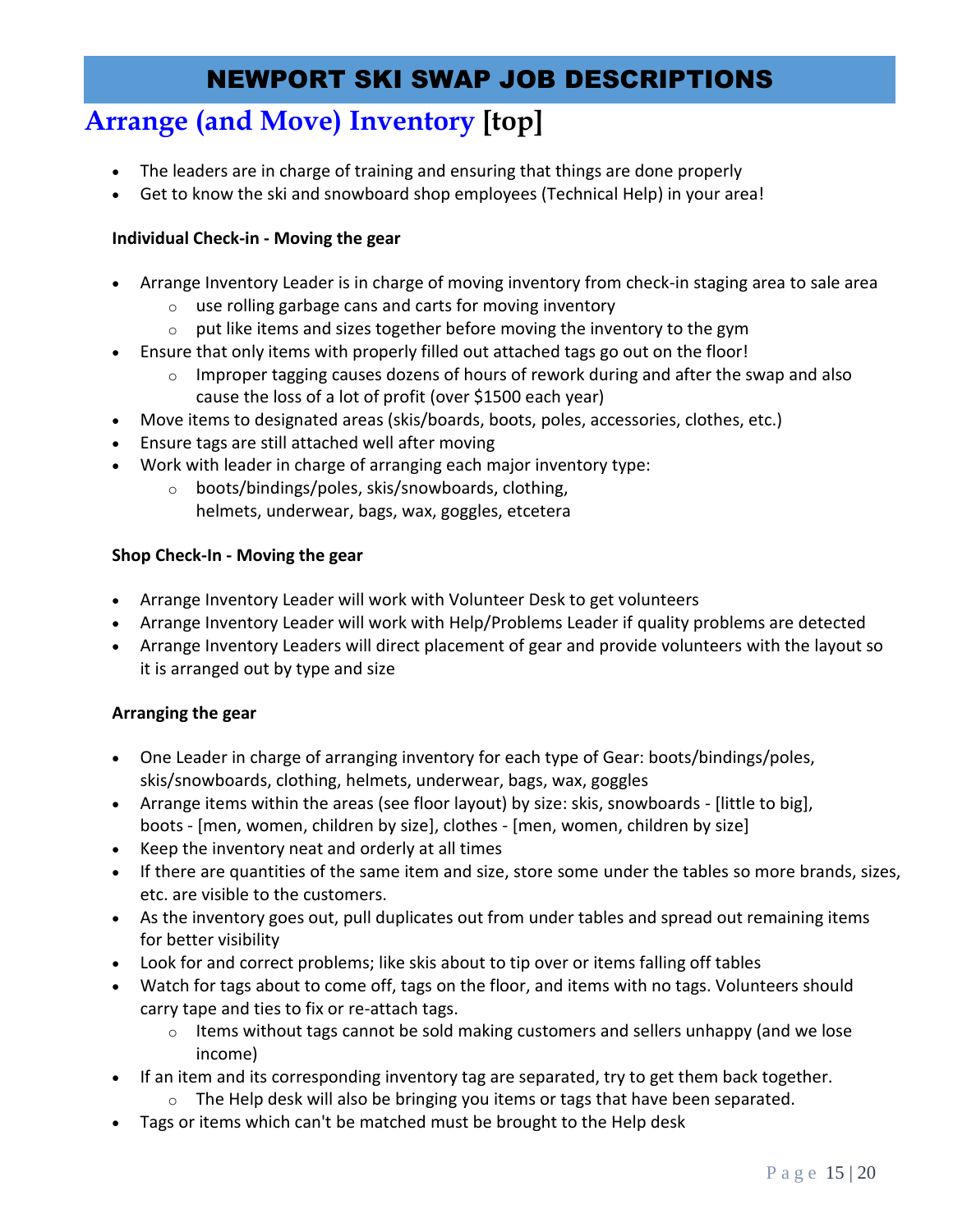o Work with HELP DESK to resolve problems!

#### **After Sale**

- Help the shops find, organize and move their items back to their vehicles
	- o 2 4 people (depending on volume) per vendor to help find and collect unsold items
	- $\circ$  2 8 people (depending on volume) per vendor to help move the inventory to their vehicles
- Ensure that Shops are only removing their own gear

#### **Before Individuals pick up their**

 When shop inventory is gone, organize the remaining gear so that it is easy to find for individual pickup

#### **After Individuals have picked up their inventory**

- Inventory all remaining items by type Make separate lists for unclaimed and donated items
	- o Skis, snowboards, ski boots, snowboard boots, jackets, pants, hats, gloves, etc.
- Separate and box Shop gear left behind
- Separate donated and unclaimed items to designated spots
- <span id="page-15-0"></span>Move remaining gear to a designated storage unit/garage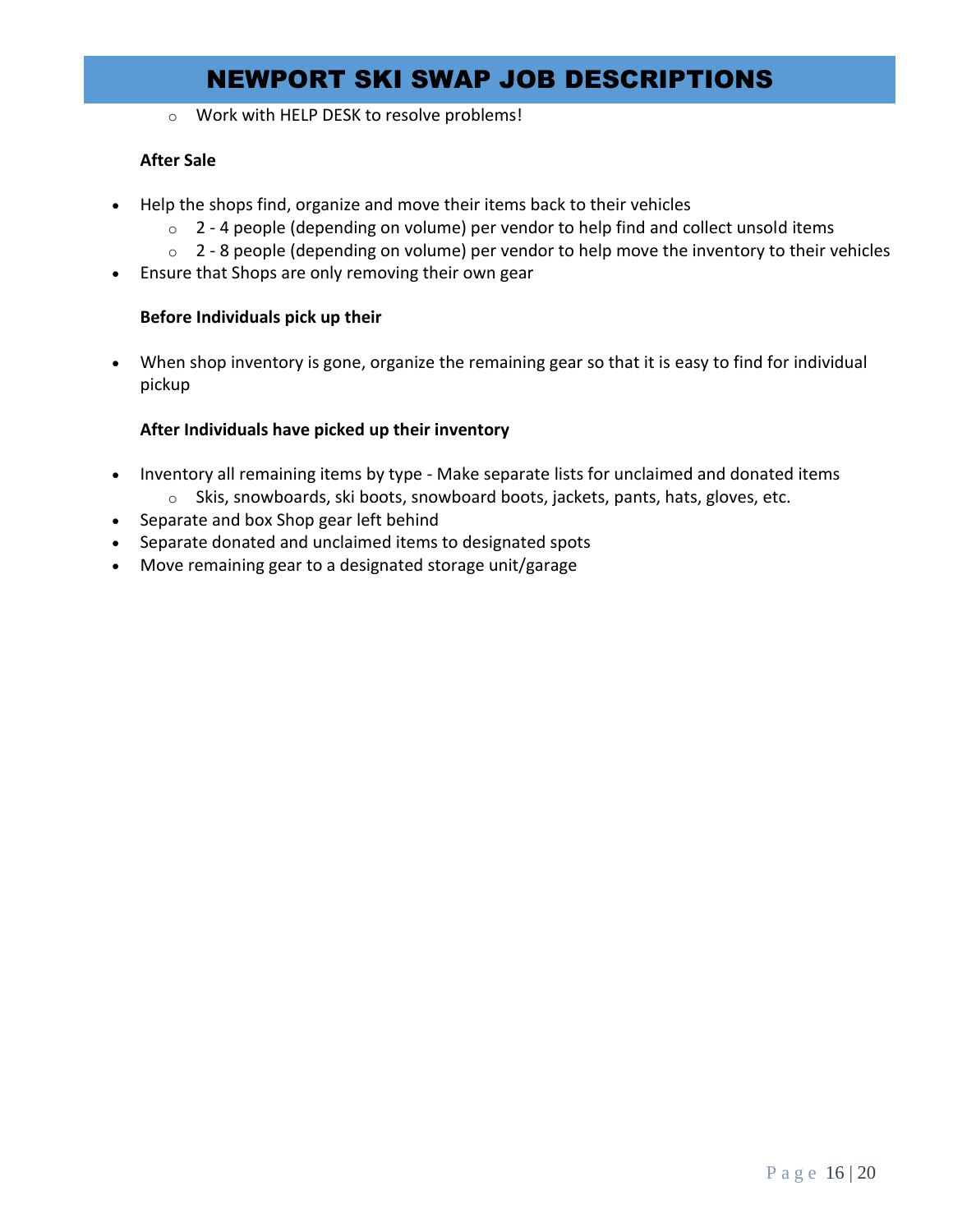# **Technical Help [top]**

### **During Sale**

- Help customers find appropriate gear
- Help keep the inventory in good order
- <span id="page-16-0"></span> Talk with Inventory Arrangement Leaders and/or Help-Problems Desk when inventory is getting out of control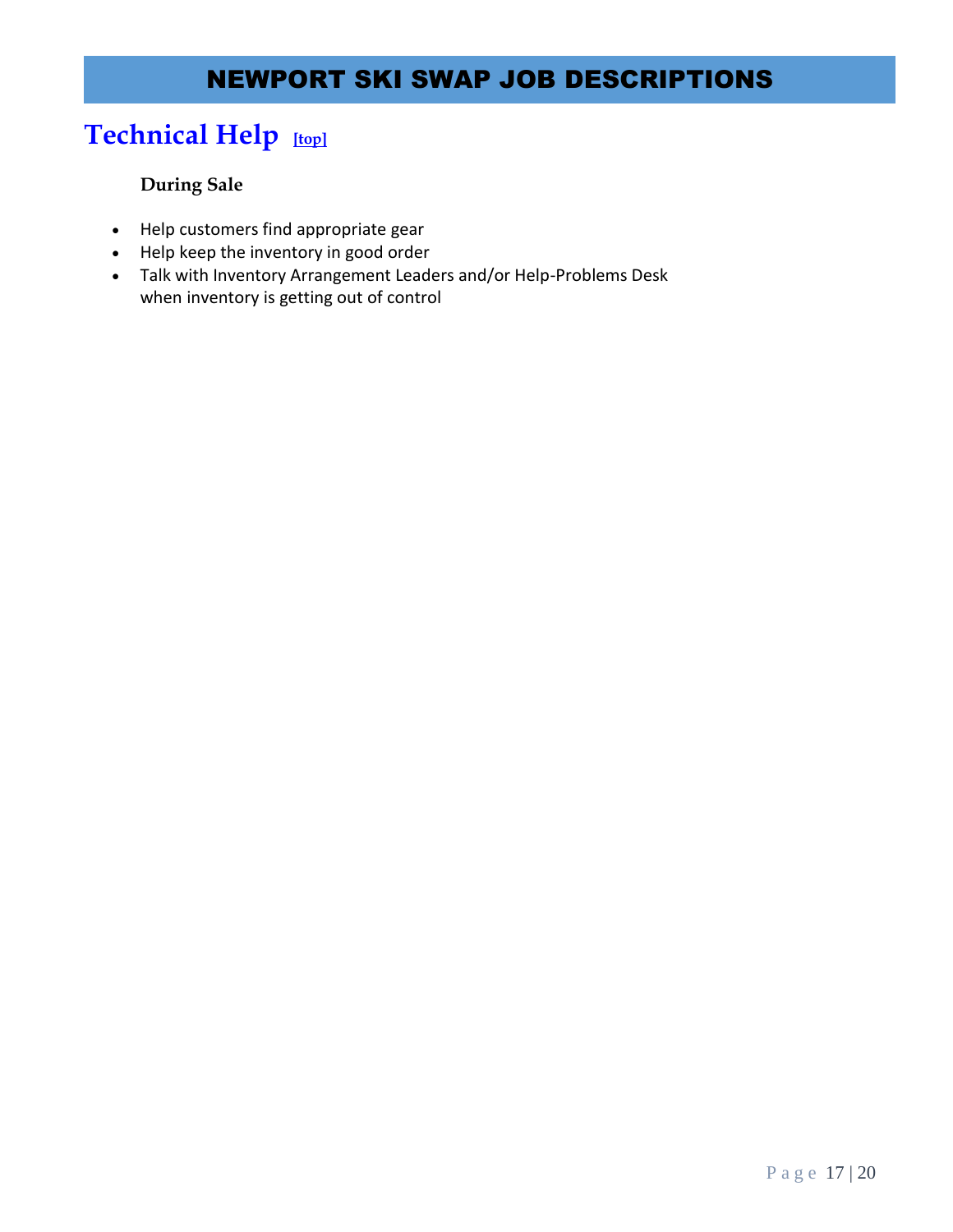# **Cashiers [top]**

### **Head Cashier**

- Ensure that the Invoices close out, as required to transfer money to treasurer
- Separate cash, credit, check stations
- Regularly check Cashiers to ensure that gear is scanned and invoiced properly
- Ensure that customers Invoices and Payments are made

#### **Cashier - Scan Inventory Tags and Take Payment - 1-2 people**

- 1. Customer provide gear 1 item at a time
- 2. Inventory scanning person Starts an invoice
- 3. Inventory scanning person scans all items
- 4. Cashier person gets the total from the inventory scanning person (and/or monitor)
- 5. Cashier person processes the credit, cash or check
- 6. Inventory scanning person pushes Finish/Paid button
- 7. Cashier person gets and provides the inventory purchased receipt from printer / printer person This provides the final "sale is complete and paid for" check and the customer can move on
- 8. Security checks inventory against inventory slip
- 9. Customer Happy (waited in line less than 15 minutes) goes home

#### **Potential Problems**

- <span id="page-17-0"></span> Get Head Cashier or Help-Problem Management to help if:
	- $\circ$  There is an Unknown Tag, No Tag, 2 Tags, tag that will not scan
	- $\circ$  Inventory tag attached to store tag with another price
	- o Inventory Item and Tag do not match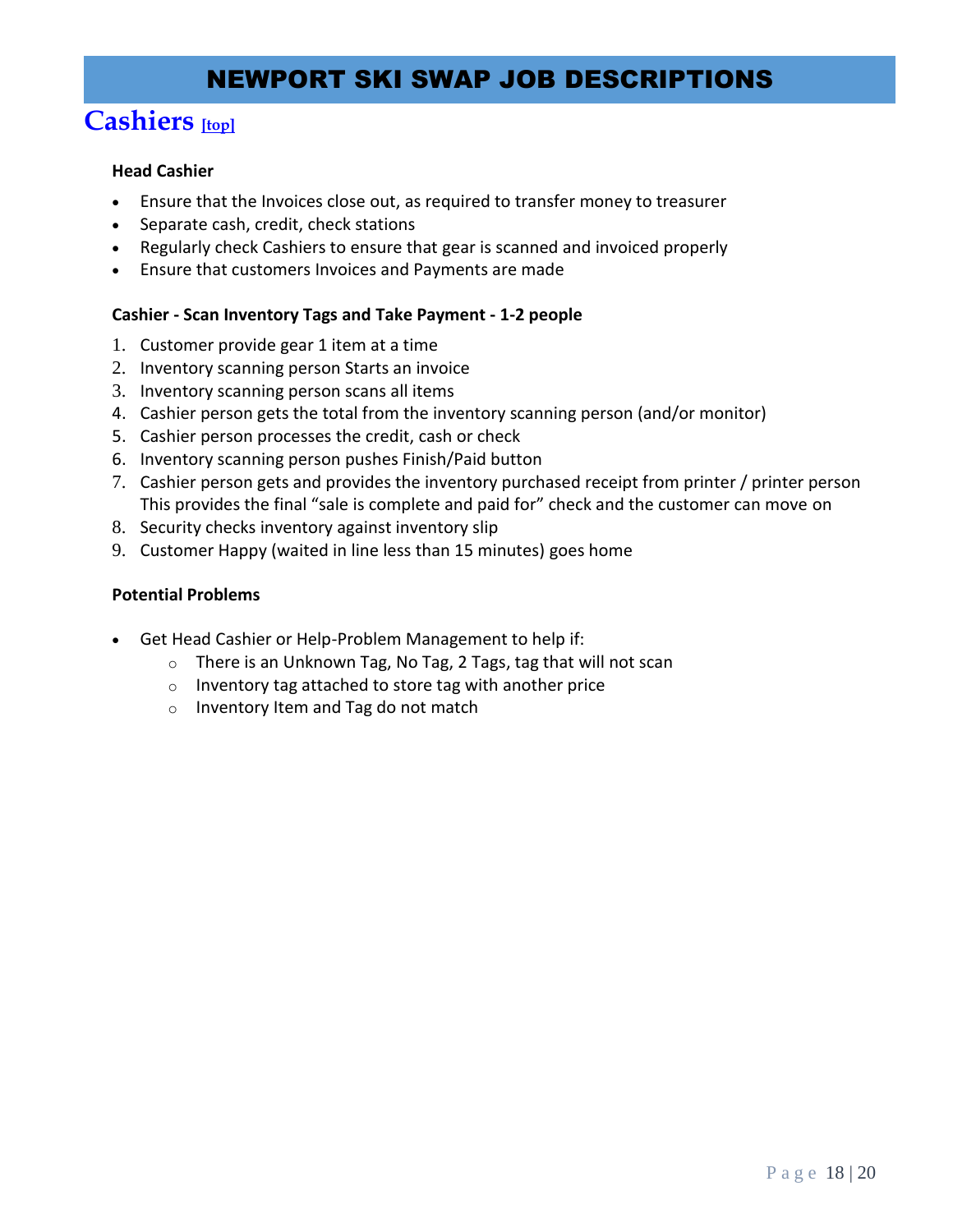### **Check-Out Individuals** [top]

### **Customer Check-out Tables**

- Inventory Management System will provide the Unsold Inventory Sheets on demand
- Customers should have printed their own

#### **Swap Take-down**

Swap Take-down volunteers will remove all unnecessary racks and tables and boxes

#### **Arrange & Check-Out Inventory**

Arrange and Move volunteers will neatly arrange gear by type on the floor

#### **Help individuals find equipment**

- Customers will find and claim unsold items
- Volunteers will help customers who can't find their unsold items
- Volunteers will help customers get the unsold items to the Check-Out desk
- Send customers with inventory problems to the HELP Desk who can look up the gear

#### **Check individuals' inventory as they exit**

- At the checkout door, Inventory System volunteers will scan the inventory tag and verify the seller
- Check-out Mgt will document any missing inventory issues

#### **Inventory Problems**

- Inventory Problem Mgt will solve the problem on the spot if possible
- <span id="page-18-0"></span>Document the person's name, phone number, email address and problem inventory number(s)